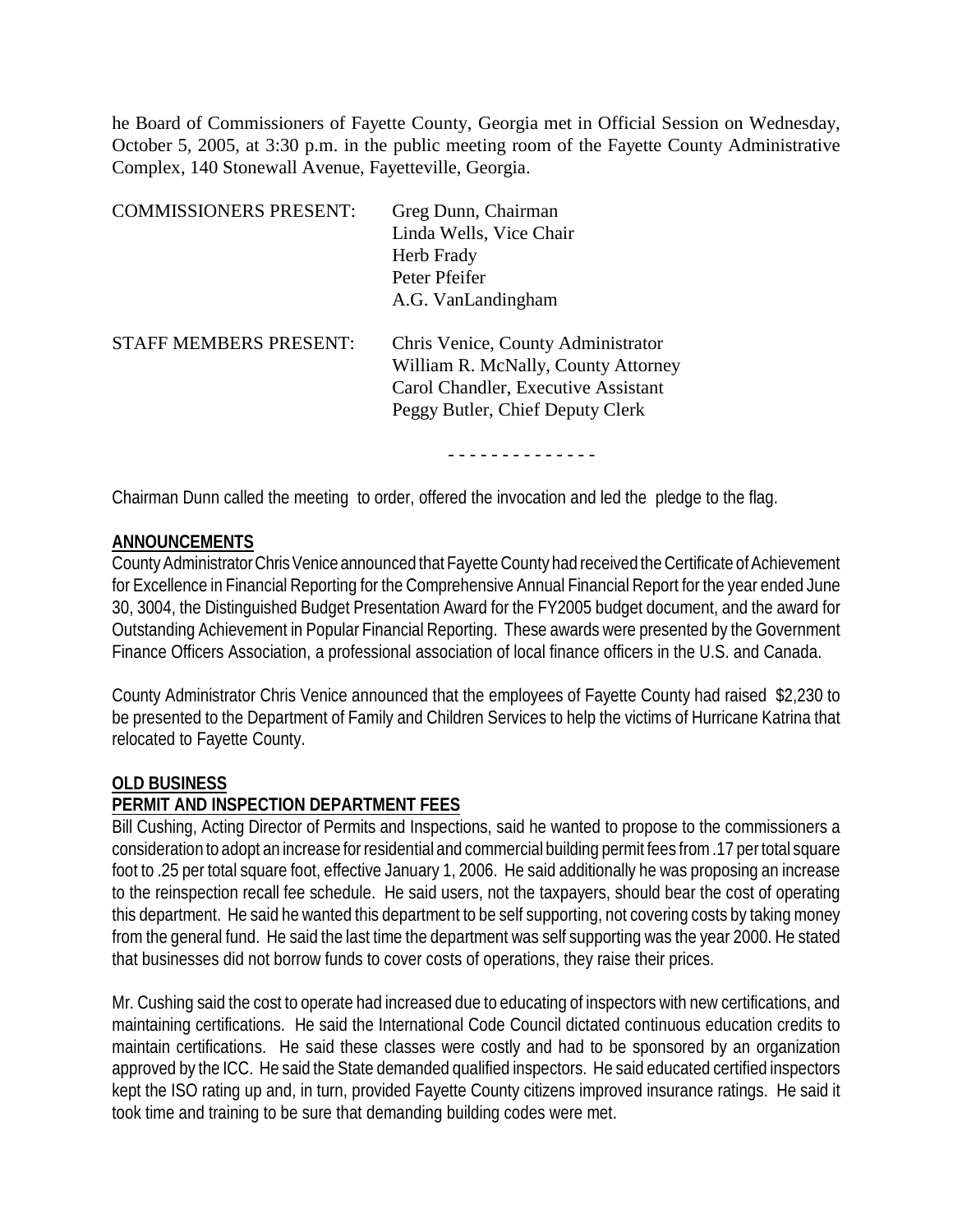Mr. Cushing stated that fuel costs and vehicle maintenance were rising and routes around the county were spread out with high mileage between job sites. He said the cities in the county were more compact and their mileage costs to job sites were far less that the county's. He said replacement of equipment, office and vehicle, had also had an impact.

Mr. Cushing said inspectors did not only complete daily inspection requests, they also responded to homeowners and builders who ask for assistance on problems encountered before calling in for inspections. He said this required additional miles and time. He said they must inspect schools and school additions. He said the Board of Education permits were free and required up to six times the normal inspection of residential and most commercial projects. He said two new schools were recently completed, one addition currently being built and two new schools and two additions anticipated in the near future.

Mr. Cushing said the increase was across the board for every structure permit issued. He said although single family homes were a large portion of their business, the ratio to total construction has decreased every year and the monthly number permitted was not the significant pointer it once was.

Mr. Cushing said in looking at the pie charts provided, in 1995, 430 structure permits were taken out and of those 300 were single family, which was 69% of permitted construction. He said in 2000, 490 structure permits were issued and of those 310 were single family permits or 63% of permitted construction. He said in 2004, 507 structure permits were issued and of those 254 were single family permits or 50% of permitted construction. He said in 2005, 612 structure permits were issued and of those 209 were single family permits or 46% of permitted construction. He said the average square foot home built in 1995 was 2,716 sq. ft. He said the average square foot home built in 2005 was 4,213 sq. ft. He said this was a 55% increase in size. He said in 1995 single family permits issued were 300 or 69% and in 2005 209 single family permits were issued or 46%. the total heated square feet inspected in 1995 was 814,800 square feet and in 2005 the total heated square feet inspected was 880,517 square feet.

Mr. Cushing said he urged the board to approve these fees and not to burden the tax payer and allow the Building and Permits Department to be self-supporting.

Commissioner Wells stated that Fayetteville and Peachtree City charged \$300 for a separate electric, plumbing and HVAC permit. She asked if the county charged for those. Mr. Cushing said that was included in the Fayette County permit fee.

Commissioner VanLandingham said he had asked for additional information on budget increase over the last few years. He said at looking at an increase of .25 a gain of \$183,000. He asked if we were behind that much in the budget. Mr. Cushing responded that in 2005 there was a shortage of \$58,556 and there were three months to go. He said they did not know what type of revenue would be coming in to offset that.

Commissioner VanLandingham said they would collect \$183,000 and the projection in 2006 was roughly \$100,00 which would cause a net gain of \$83,000. He asked if we should be making money off the public with these fees. He recommended that they drop back to .21 a square foot rate rather than the .25 because that would put the county more in line with what the budget said was needed.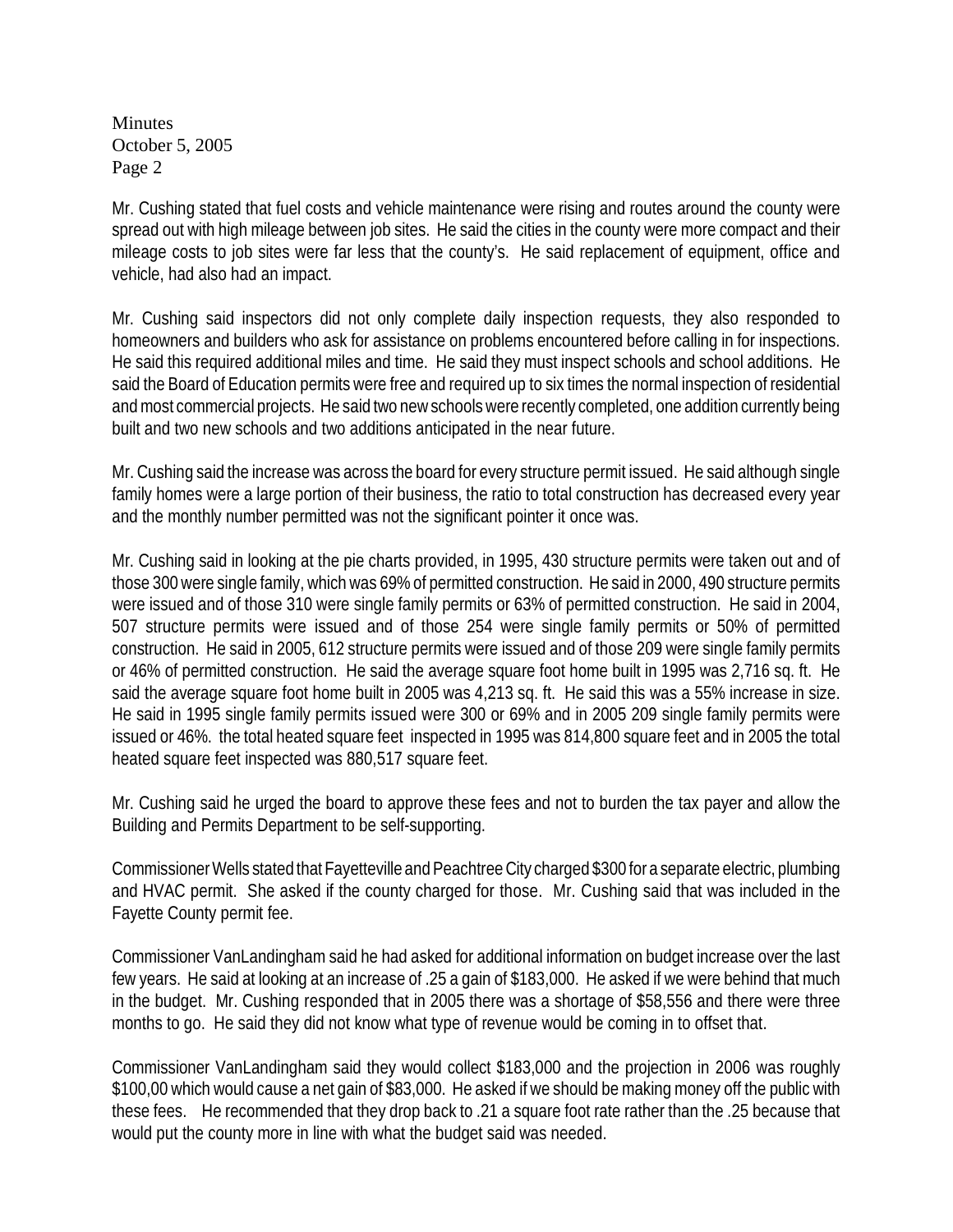Mr. Cushing said 2006 was estimated on the first three months. He said then there would be a lot of schooling required for certifications and education credits for the inspectors. He said they would also have a new inspector who would be going to classes in 2006.

Commissioner Frady said he agreed with Commissioner VanLandingham. He said he agreed with the .21 for permits. He said he knew they were down as far as square footage because there were about 80 permits less so far than last year. He said he disagreed with this being called a user fee. He said these were mandated fees not something you voluntarily go and do like playing ball. He said he could go along with a .04 increase and if a person calls for an inspection and the inspector gets there and they are not ready to charge them again. He said those were the two things he could support.

Motion was made by Commissioner VanLandingham, seconded by Commissioner Wells, to adopt an inspection fee of .21 cents per square foot and an increase in the reinspection fees.

Commissioner Wells said she would prefer to take it up to .25 per square foot for heated space and leave it at .17 for unheated. She said she thought it would be a much better charge for the person who was putting up a pole barn. She said they were charging .17 square foot now for inspection. She said for a pole barn, storage building, farm-out buildings, decks and porches at .17 a square foot for something that you did not have to look at the heating, air conditioning and the plumbing seemed to be a much fairer cost. She said her preference would be to go to .25 per total square footage for heated and leave it at .17 for unheated.

Mr. Cushing said he would like to see the price set at .21 all around. He said getting into .25 heated and .17 unheated areas would be complicated. He said he would agree more with the .21 increase and the reinspection fees.

Commissioner Wells said she did not see how it was going to be so difficult to differentiate between a house that was going to be heated and a pole-barn.

Commissioner VanLandingham said the problem was that with structures what was unheated today could be heated tomorrow. He said then they missed out on that. He said if they went to a straight .21 inspection fee and someone wanted to heat it later on the price has already been paid. He said he felt this would be a much easier situation to work with.

Commissioner Pfeifer said he liked the approach of increasing the re-inspections for those who most used the services ought to be those who paid for it.

Chairman Dunn asked what caused a loss of \$180,000 in one year and \$85,000 in another year. Mr. Cushing answered it was due to the number of permits taken in that year.

Chairman Dunn stated that it would be important for the department to review this on an annual basis so that the fee could be adjusted if necessary.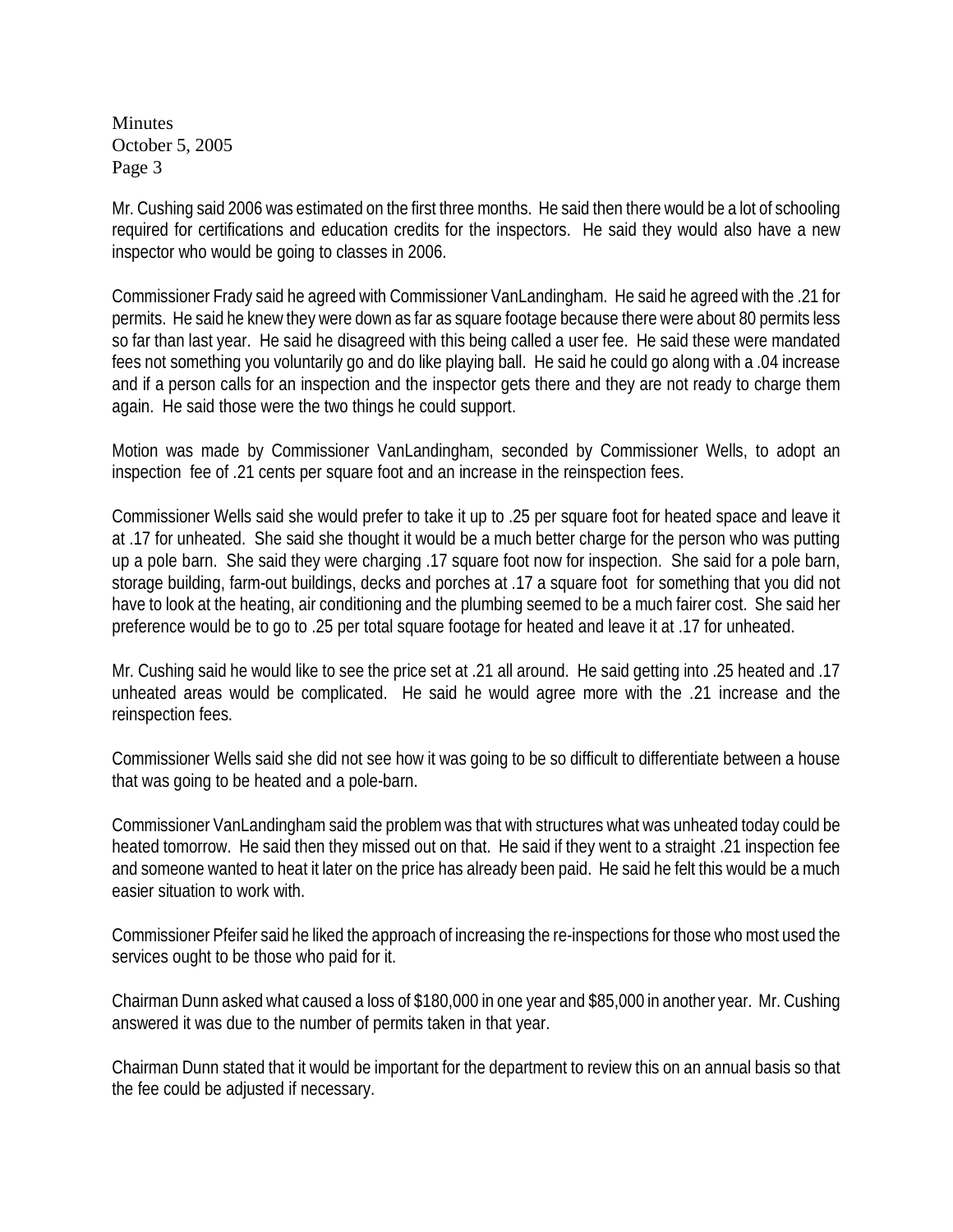Chairman Dunn said he agreed with Commissioner Frady and Commissioner VanLandingham. He said he did not want to make money off of the developers, he just wanted this to pay for itself.

Commissioner VanLandingham said the developer would not be paying this, this homeowner would be paying for this. He said the developer was going to make his percentage no matter how much it cost. He said a carport could be closed in if it was facing the right way and no one would notice it and the permit would not be issued, therefore the money would be lost if it was a charge of .25/17. He said if the cost was .21, then we would have collected up front and if something is done without a permit the price was still paid even though the ordinance would be violated. He said he would rather go ahead and charge the .21 up front and be done with it.

Commissioner Wells said then we were assuming two things. One being that our citizens were dishonest and are not going to get a permit, and if they did, they were charged .21 the first time and when they come back to enclose the area we would charge them .21 again. She said they would be paying for heating, electricity and plumbing twice.

Commissioner Frady said this benefitted all citizens because if I'm going out to buy a house I know that somewhere along the way it was inspected properly.

Chairman Dunn asked when this new rate would become effective. Mr. Cushing responded it would become effective January 1, 2006.

Chairman Dunn said he would like to see a report, without asking for it, of the first year of operation to see what was accomplished.

Commissioner Pfeifer asked if they could have a breakdown of heated and unheated space inspected. Mr. Cushing said they could provide that information.

Chairman Dunn called the question.

 Motion carried 3-2 with Commissioner Pfeifer and Commissioner Wells voting in opposition. A copy of the information, identified as "Attachment No. 1", follows these minutes and is made an official part hereof.

# **NEW BUSINESS:**

### **TRAVEL POLICY:**

Commissioner VanLandingham asked that the discussion of the Fayette County Travel Policy be tabled until the October 13, 2005 Board of Commissioners Meeting.

Chairman Dunn asked Mark Pullium, Director of Business Services, to send him information as to why elected officials should be exempt from anything. He said he did not see any reason why the taxpayer should pay anymore for elected officials to go some place.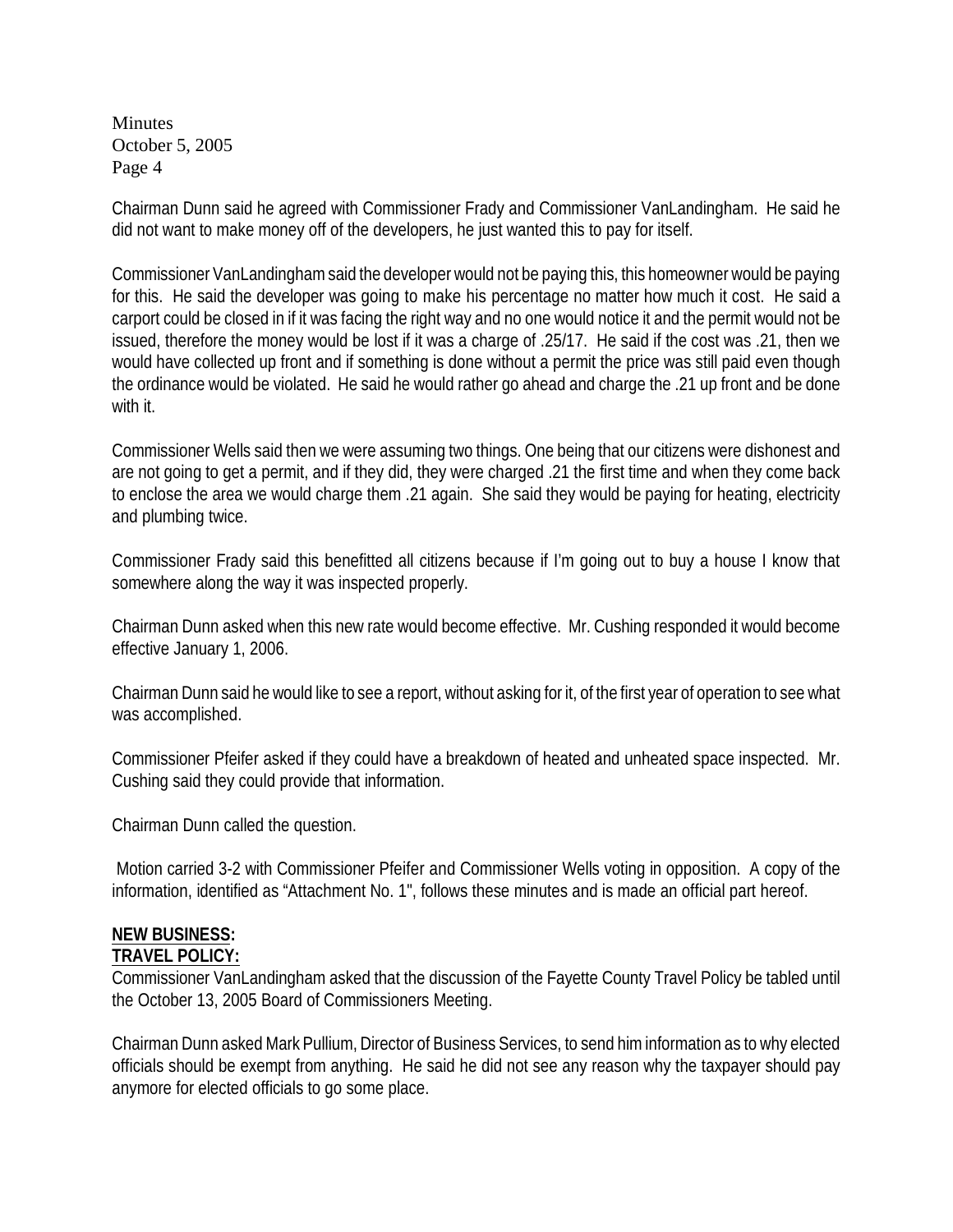### **PAVING AND GRADING WORK PROGRAM:**

Lee Hearn, Public Works Director, presented a power point presentation on the paving and grading work being done by the Fayette County Road Department. He said in terms of the tropical storms, the work of the Road Department was impacted tremendously. He said with 16 days of rain in July and 15 days of rain in August they were not able to put asphalt down until the last week of July. He said they had clean-up work to be done after the tornado. He said the grading project on Goza Road had been completed, as well as Snead Road, Quarters Road, Kenwood Road and the S.R. 54 and McElroy intersection improvements, which included a traffic signal and turn lanes.

Mr. Hearn said in reference to the paving projects, they had LARP paving on the work program consisting of 16 miles. He said the County funding paving, just for materials, was \$1.2 million with mileage funded at 35 with the SPLOST paving funds at \$965,000 and SPLOST mileage at 19.4 miles. He said they planned to pave 5 miles for the cities.

Mr. Hearn said in the paving operation they included patching. He said some patching was done by contract. He said each year they had done about 10 miles of contract patching. Mr. Hearn said other maintenance projects that they got involved in were widening and shoulder improvements. He said they resurface until the weather does not allow it due to the temperature. A copy of the paving, grading and resurfacing information, identified as "Attachment No. 2", follows these minutes and is made an official part hereof.

Mr. Hearn said there were 39 workers.He said the paving crew consisted of 24 workers. He said that left six workers for the grass cutting, one worker for the sign shop, one worker for the fuel service technician, one worker as a heavy equipment mechanic , the detail crew and five workers on the grading crew.

Chairman Dunn asked what the workers were doing when they were not paving.Mr. Hearn said the paving crew works as a ditching and maintenance crew. He said in the winter time there were 61 miles of dirt roads that had to be maintained. He said they could also do clearing in the winter time.

Commissioner VanLandingham said he wanted to comment that after the storms the Road Department did an outstanding job with the cleanup efforts in coordinating the work and getting it done. He thanked him for a job well done.

Commissioner Frady commented that this was a very good presentation.

Chairman Dunn said one thing that would be helpful to the commissioners would be a paving list available on the web site.

**CONSENT AGENDA:** Motion wasmade by Commissioner **W**ells, seconded by Commissioner Frady to adopt items 1, 2, 4, 5, 6, 7, 8, & 10.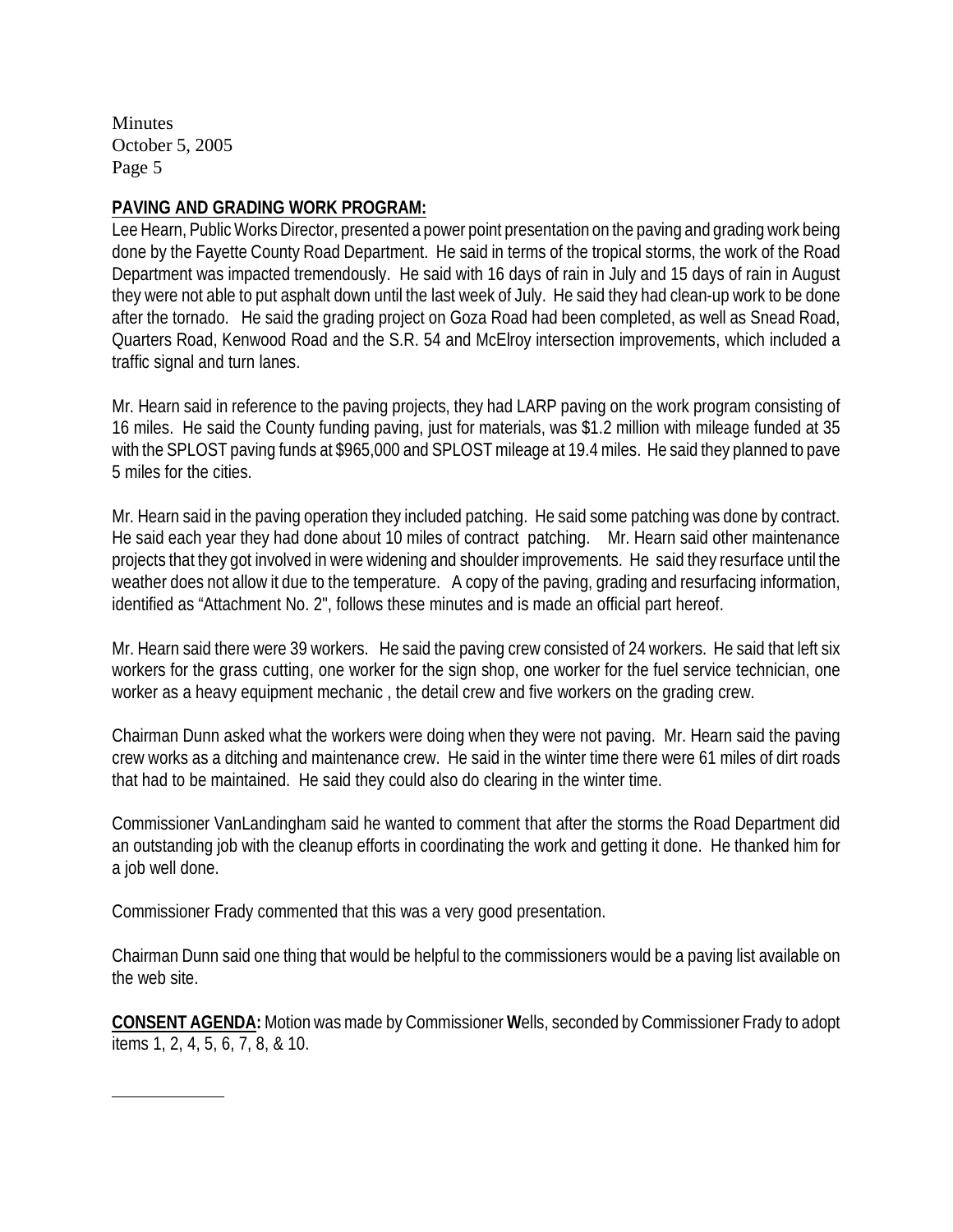#### **BID AWARD TO WADE TRACTOR:**

Approval of staff recommendation to award Bid #528 (Mini Excavator) to the low bidder that meets the specifications, Wade Tractor, at a price of \$32,008.A copy of the bid award, identified as "Attachment No. 3", follows these minutes and is made an official part hereof.

### **REPLACEMENT OF JAWS OF LIFE:**

Approval to replace the power unit for the Jaws of Life per bid quote of \$7,597 from Matrix Medical. A copy of the information, identified as "Attachment No. 4", follows these minutes and is made an official part hereof.

### **RECOMMENDATION FOR PRICE INCREASE:**

Approval of recommendation for a \$1.50 per ton price increase to APAC for hot mix asphalt through December 2005.THIS ITEM WAS REMOVED FROM THE CONSENT AGENDA.

### **FIRST AMENDMENT TO THE INTERGOVERNMENTAL AGREEMENT:**

Approval of authorization for the Chairman to execute the "First Amendment to the Intergovernmental Agreement" between Fayette County and the Secretary of State of the State of Georgia concerning receipt of ExpressPoll electronic Encoder Devices. A copy of the agreement, identified as "Attachment No. 5", follows these minutes and is made an official part hereof.

### **BID AWARD TO INDUSTRIAL CHEMICALS:**

Approval of recommendation by Tim Jones, Director of Purchasing, to award Bid #531 (Chemicals) to low bidder, Industrial Chemicals, Inc., for use by the Water System. A copy of the bid, identified as "Attachment No. 6", follows these minutes and is made an official part hereof.

### **BID AWARD TO SOUTHERN LIME:**

Approval of recommendation to award Bid #529 (lime) to low bidder, Southern Lime, in the amount of \$105.84, for use by the Water System.A copy of the bid, identified as "Attachment No. 7", follows these minutes and is made an official part hereof.

### **BID AWARD TO CALCIQUEST:**

Approval of recommendation to award Bid #531 (Praestol) to low bidder, Calciquest, at \$57.90 per 5 gallons and \$454.10 per 55 gallons, for use by the Water System. A copy of the bid, identified as "Attachment No. 8", follows these minutes and is made an official part hereof.

### **AMERICAN CANCER SOCIETY FUNDRAISING EVENT:**

Approval to send letter to Georgia Revenue Department which will result in the American Cancer Society being allowed by the State to hold a fundraising event serving beer and wine. A copy of the letter, identified as "Attachment No. 9", follows these minutes and is made an official part hereof.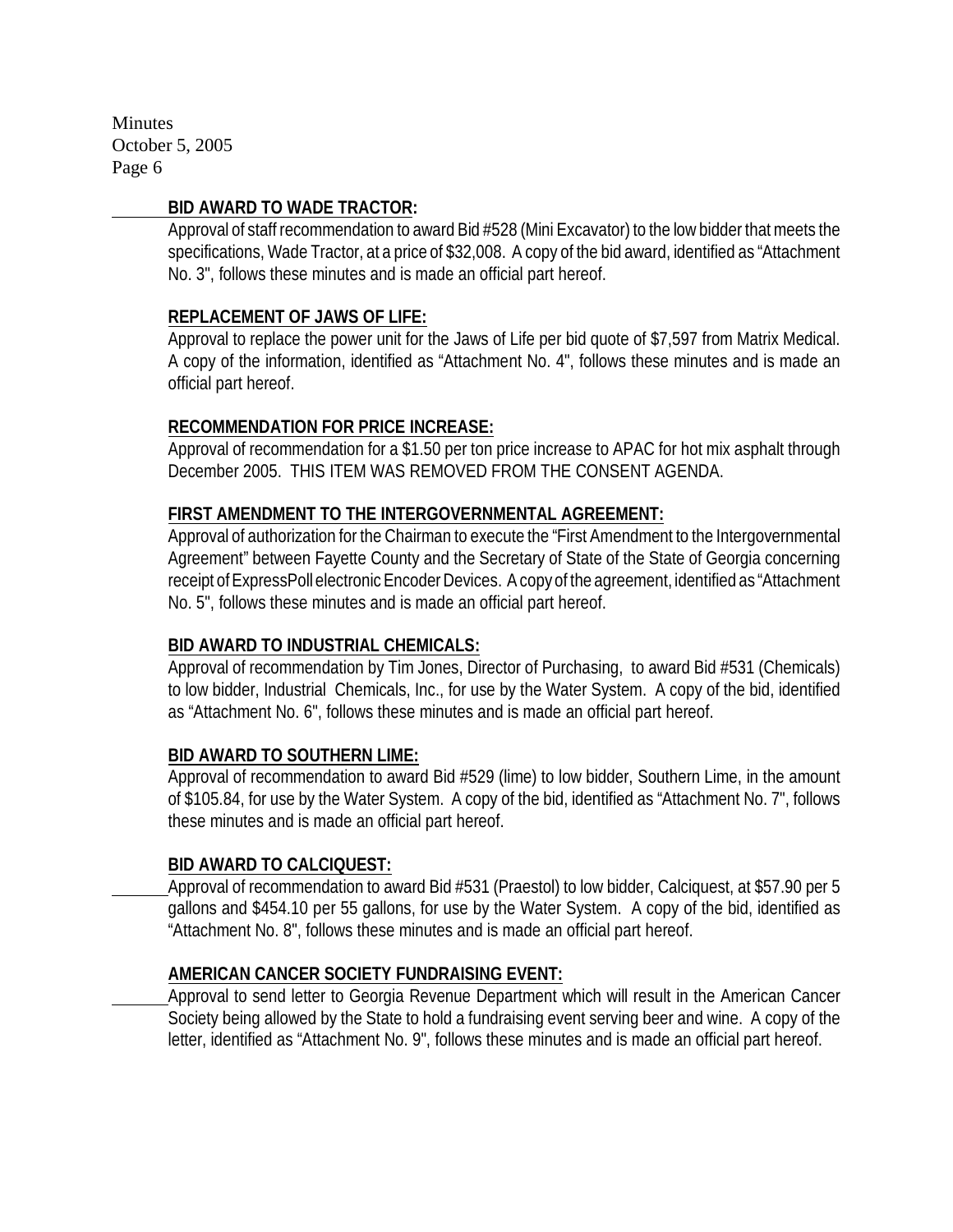**HOSPITAL AUTHORITY TO ISSUE BONDS FOR PIEDMONT HEALTHCARE:**

Approval of Resolution authorizing the Hospital Authority to issue bonds for Piedmont Healthcare, Inc. for funding expansions at Piedmont Fayette Hospital. The amount of the proposed bond issue is \$36,200,000. A copy of the Resolution, identified as "Attachment No. 10", follows these minutes and is made an official part hereof.

# **SOFTWARE UPGRADE FOR ANIMAL CONTROL:**

Approval of request to purchase software upgrade for Animal Control in the amount of \$2,600. A copy of the request, identified as "Attachment No. 11", follows these minutes and is made an official part hereof.

Commissioner Wells said she wanted to comment on the consent agenda item that was for the approval of recommendation for \$1.50 per ton price increase to APAC for hot mix asphalt through December 2005. She said she read the information and understood no one foresaw the rising cost of petroleum. She said that begged the question of whenever a bid has been put in a contract and prices have gone down or they had been able to garner some type of benefit not anticipated, she does not remember they ever calling us and telling us they were going to give us a rebate. She said this was the cost of doing business. She said she was not comfortable in going back and adding money to this. She said they would then have everyone with some type of miscalculation come to them and said they had bid , the price had increased and therefore they would want to increase their price.

Mr. Hearn said his initial response was that asphalt was 94% rock and % asphalt. He said even if the oil went up quit a bit, it would not effect, at least appreciably how much we were charged for asphalt. He said when they picked up the asphalt at the plant it was 300 degrees. Mr. Hearn said the trucker driver said the biggest cost they faced was heating and drying the rock and heating it all to 300 degrees to get it to where it works. Thank is the way this whole process works.

Mr. Hearn said he had also asked how this would effect us next year. He said they bid the work in January. He said their comment to him was that they had not been given guarantees on the bulk oil that they need for more than a three or four month period because of the volatility of the market. He said it was recommended that next year they bid this in January and July.

Chairman Dunn asked about item No. 9 which was the approval of a resolution th authorize the Hospital Authority to issue bonds for Piedmont Healthcare Incorporated for funding of expansion of Piedmont-Fayette Hospital. He said the amount of the proposed bond issue was \$36, 200,000.

Commissioner Frady said he had asked that this item to be removed and that Attorney McNally make an explanation to the general public.

Attorney McNally explained that the county had to approve a bond of this nature whenever it occurred in the jurisdiction of the county to comply with Section 147F of the Internal Revenue Code. He said there was no liability at all on the part of the county. He said the sole purpose was that the public officials and the public know that this resolution was being passed in regards to the knowledge of this bonding issue. He said this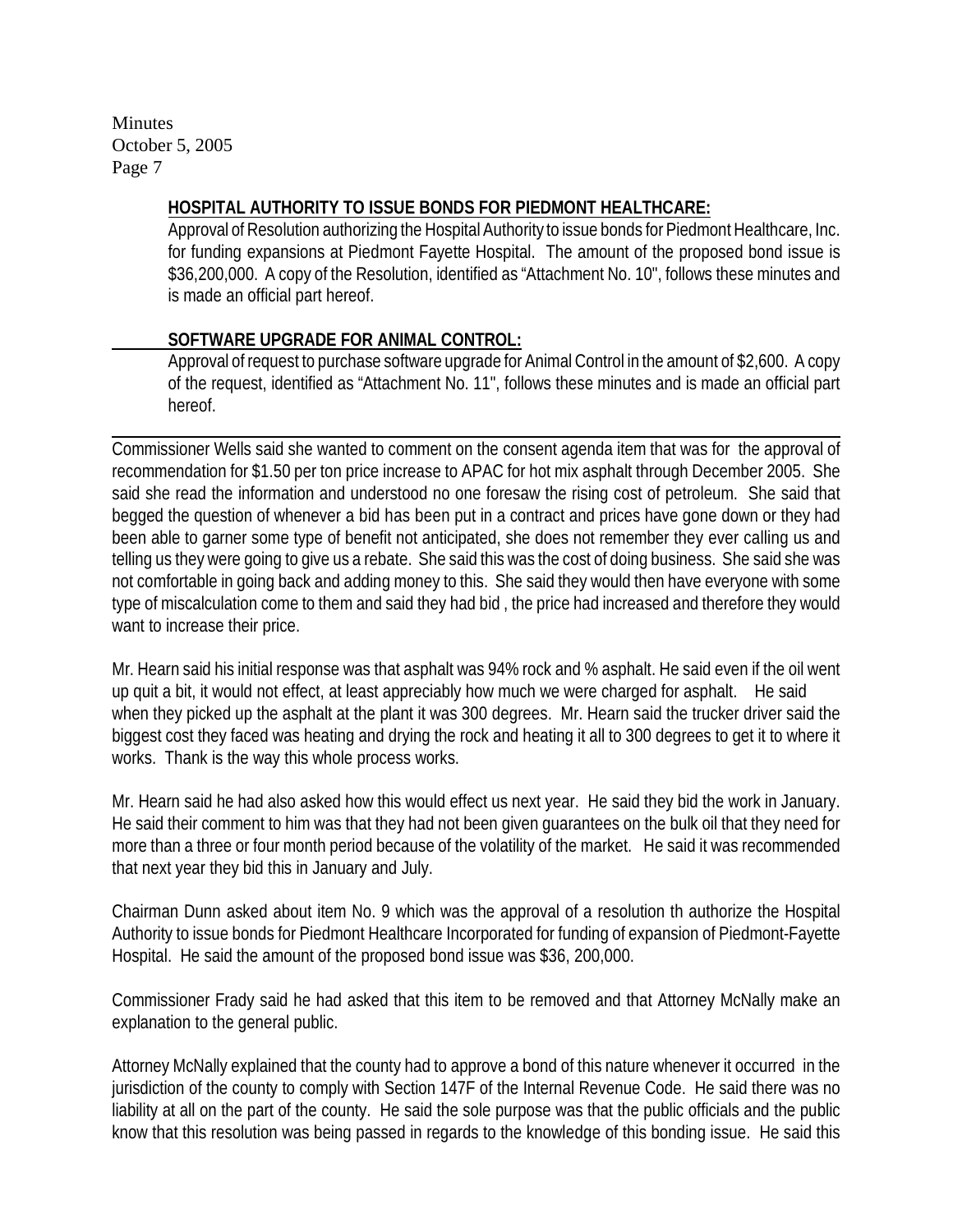bond was for the purpose to expand the emergency room, the CT scan, radiology and also provide a new birthing center.

Motion was made by Commissioner Frady, seconded by Commissioner Wells, to approve item no. 9 on the Consent Agenda. Motion carried 5-0.

### **PUBLIC COMMENT:**

Members of the public are allowed up to five minutes each to address the Board on issues of concern other than those items which are on this evening's agenda.

Charles Lungaro, 507 Gingercake Road, said he had appeared before the board on several occasions to discuss the subject of age discrimination within Fayette County. He said the good news was that this may be his last appearance. He said at the last meeting he made the statement that he would not stop until he received a satisfactory answer to his hiring procedures question. He said several days after the meeting he received a call from Christine Venice, County Administrator. He said this was the first communication with the county in over three weeks. He said Ms. Venice explained that the review of county hiring procedures had been performed and that the county was following all guidelines. He said he asked her about the water treatment position that was still posted on the available job list. He said Ms. Venice said she would get back to him on that subject. He said she explained that the application procedure was a long one, and they were in the process of screening job applicants. He said he believed the commissioners realized how much time and effort he had put into this inquiry. He said a pat answer that they had checked everything and everything was correct was not going to fly. He said the only way that he was going to be appeased was to see a demographic of the age group of the applicants for the two jobs he had applied for put against the age group of those that were considered qualified to be granted an interview. He said only then would he be satisfied that there was no age discrimination being practiced in Fayette County.

Mr. Lungaro said the commissioners may decide that he was not qualified to receive such information. He said that would bring us to the bad news. He said the next communications would be with the state and federal agencies that oversee the inquiries regarding age discrimination. He said he did not believe they would be so easily put off. He said to remember that he had made every effort to contain this question within the structure of the county. He said it was the commissioners that chose to ignore him for over three weeks and then issue the all too common government stamp statement that the foxes have checked the henhouse and everything is ok. Again, the ball is in your court. Thank you.

Chairman Dunn thanked him for his comments.

Marilee Gardner, 110 Rockport Trace, Tyrone. She said she was speaking on behalf of MTNA-Music Teachers National Association. She said she had been in the county for 19 years. She said she was a part-time, selfemployed piano teacher. She said for years many of the piano teachers enjoyed using the library for recitals. She said about a year and a half ago that privilege was taken away from the piano teachers. She said she was told at the time it was because the policy was being reviewed due to 9/11. She said after that was cleared she called the library. She said she was informed that piano teachers could not use the library. She said they suggested she call Carol Chandler. She said she was coming before the Commissioners wanting to know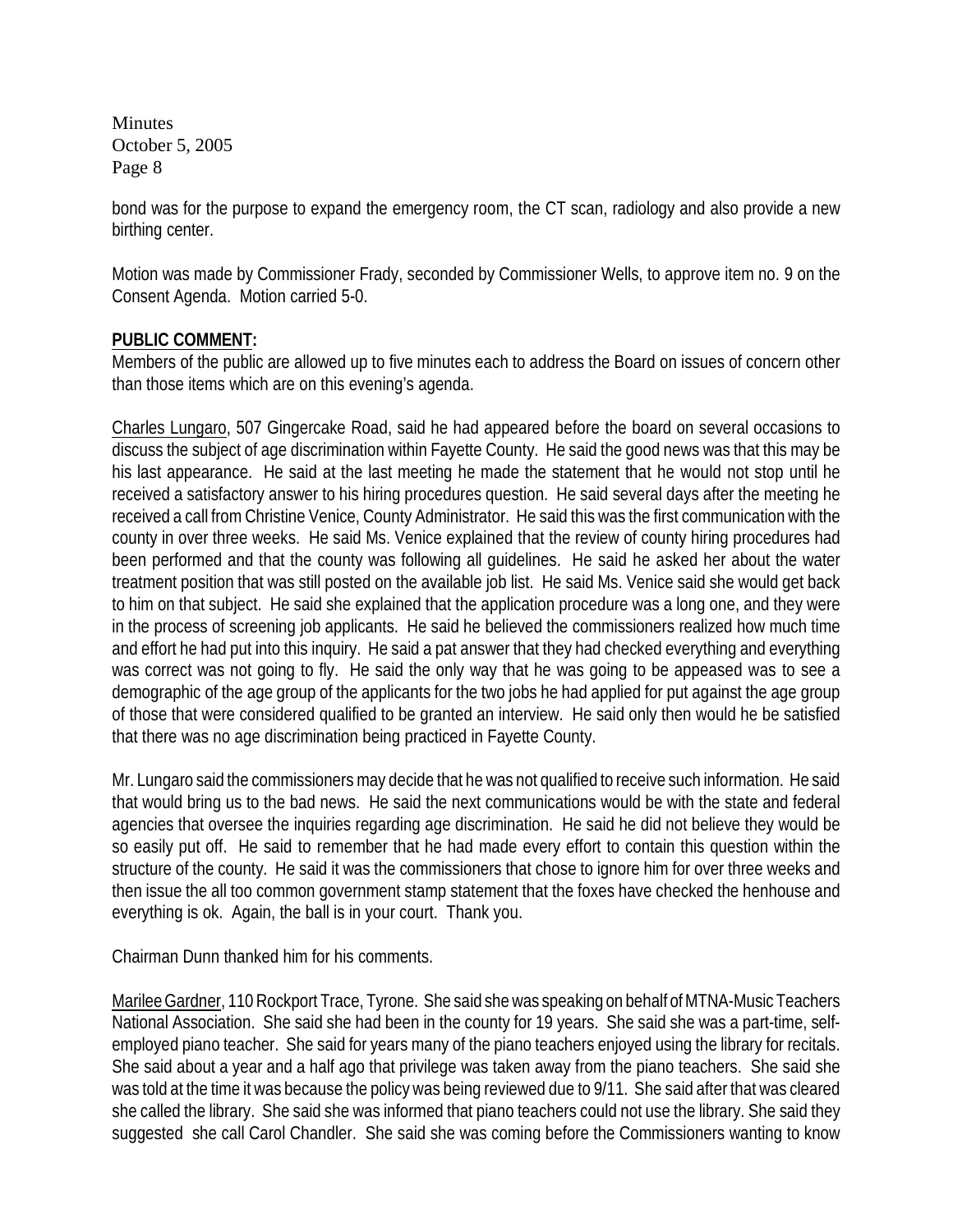what she could do to be able to use the library. She said she had a petition from 18 piano teachers who live in the county. She said she also had a calendar of the June library schedule. She said an author from out side of the county came to library for a book signing. She said there were a variety of children's activities including a magician who is paid for parties. She said she was asking the Board to consider the piano teachers being able to hold their recitals at the library. A copy of the petitions, calendar and flyer, identified as "Attachment No. 12", follows these minute and is made an official part hereof.

Chairman Dunn thanked her for her comments.

**STAFF REPORTS:**

Attorney McNally: County Attorney Bill McNally requested an Executive Session to discuss one real estate and ten legal items.

Motion was made by Commissioner Wells, seconded by Commissioner Frady, to adjourn to Executive Session to consider one real estate item and ten legal items. Motion carried 5-0.

**EXECUTIVE SESSION:**

**REAL ESTATE:** Attorney McNally discussed a real estate matter with the Board.

Motion was made by Commissioner VanLandingham, seconded by Commissioner Frady, authorizing Attorney McNally to proceed in this matter. Motion carried 5-0.

**LEGAL:** Attorney McNally discussed a legal matter with the Board.

Motion was made by Commissioner Frady, seconded by Commissioner Wells, authorizing Attorney McNally to proceed in this matter. Motion carried 4-0-1 with Commissioner Pfeifer abstaining.

**LEGAL:** Attorney McNally discussed a legal matter with the Board.

Motion was made by Commissioner Frady, seconded by Commissioner Wells, authorizing Attorney McNally to proceed in this matter. Motion carried 5-0.

**LEGAL:** Attorney McNally discussed a legal matter with the Board.

It was the consensus of the Board that Attorney McNally proceed in this matter.

**LEGAL:** Attorney McNally discussed a legal matter with the Board.

The Board took no action on this matter.

**LEGAL:** Attorney McNally discussed a legal matter with the Board.

The Board took no action on this matter.